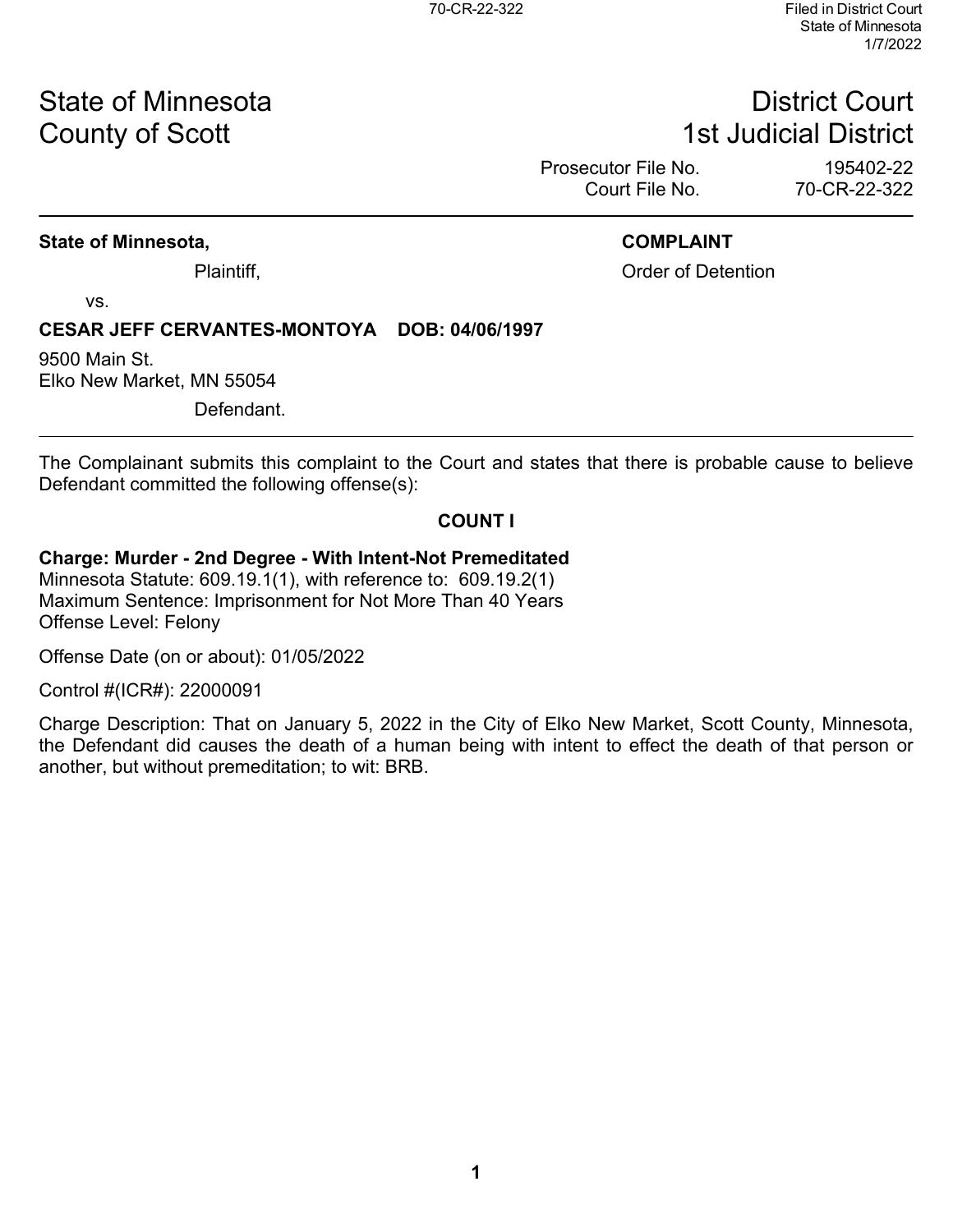### **STATEMENT OF PROBABLE CAUSE**

The Complainant states that the following facts establish probable cause:

On January 5, 2022, at approximately 8:35 a.m., Elko New Market Police officers were dispatched to \*\*\*\*\* Main St., Elko New Market, Scott County, Minnesota, to investigate a report of an assault. The reporting party, CESAR JEFF CERVANTES-MONTOYA, DOB: 04/06/1997, hereinafter referred to as the Defendant, called and said he was in an argument with his neighbor, later identified as BRB, DOB: 01/02/1954 (68), and it escalated. The Defendant grabbed a hammer and struck BRB with it. The neighbor is not moving; and he thinks he is dead.

At 8:40 a.m., Elko New Market Police Chief Juell arrived at the scene. The Defendant was found outside the house and was asked what he was doing there. The Defendant replied, "Ah, I hit him and he's, I don't think he's conscious." The Defendant stated no one else was inside. The Defendant was taken into custody and placed in a squad car. Chief Juell and Scott County Deputies entered the residence and found an adult male, BRB, lying face down at the bottom of the steps to the basement. The chief found blood and trauma to BRB's head. Officers found BRB had no pulse, his body was cold and his extremities were not bendable. A hammer was located on the coffee table. At the top of the stairs were several red spots that appeared to be blood. Paramedics arrived on the scene and found BRB had no signs of life. BRB's body was taken to the Hennepin County Medical Examiner's office.

The Defendant was taken to the Elko New Market Police Department and read the Miranda warning. The Defendant agreed to make a statement and said:

- \* He had lived in the basement of the residence, with his girlfriend LRS, DOB: 01/28/1997, for three years.
- \* BRB had verbally abused him regarding landlord issues and made racial comments.
- \* He believed that BRB had been beating his dog.
- \* On 01/05/2022, he had brought LRS to work, leaving the residence at approximately 0630AM.
- \* When he returned home, BRB was going to change the lock in the door as he had requested.
- \* At this time, he thought it would be a good opportunity to confront BRB about him hitting his dog.
- \* After he confronted BRB things got heated and he pushed BRB because he believed this was the only way that BRB was going to understand what he was saying.
- \* BRB was denying all the allegations that he was accusing him of and BRB then pushed him back.
- \* He then "grabbed the nearest object, which was a hammer, and I fucking hit him with it".
- \* He stated, "I hit him a few times and he just wasn't responding"; and said that he "freaked out".
- \* He hit BRB 2 3 times, stating that the hammer hit BRB in the face or the head area.
- \* He was "panicked" but felt "slightly liberated" after BRB fell to the ground and was not responsive.
- \* He could tell he was injured because there was a lot of blood by his face and on the floor.
- \* His intention was to "knock him out and hit him hard."
- \* He didn't think that it would necessarily kill him, but also didn't feel bad if it did; "but I killed him, and I don't care".
- \* After he had hit BRB in the head, he took the hammer and rinsed it off in the sink.
- \* He denied attempting to render BRB any aid.
- \* He stated what he did was "right" because "he's been asking for it" by threatening him, hitting his dog, invading his private space, hitting his car and "getting in his bubble".

The Defendant was taken to the Scott County Jail.

On 01/06/2022, at approximately 6:30 p.m., detectives learned from Hennepin County Assistant Medical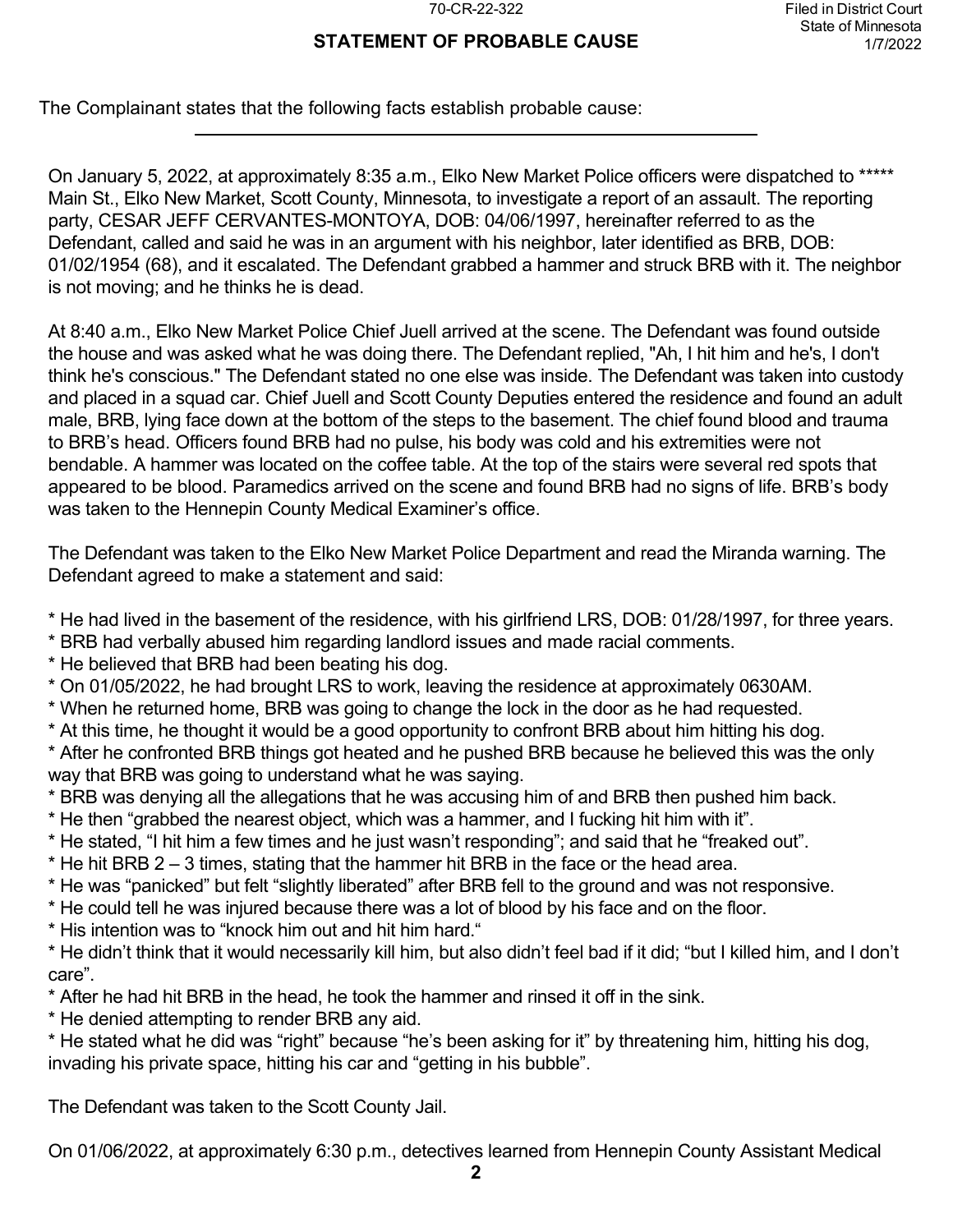Examiner (ME) Amanda Spencer that BRB's autopsy had been completed. BRB's death will be certified/2022 as a homicide, and the cause of death was from ligature strangulation and multiple blunt force trauma to his head. During the autopsy, the ME found ligature marks on BRB's neck consistent with strangulation. There was bruising on BRB's neck muscles, a broken hyoid bone and broken thyroid cartilage. They also found bilateral conjunctival petechiae. ME Spencer advised BRB sustained additional injuries with multiple broken ribs; and located injuries consistent with defense wounds: a broken right pinky finger and abrasions on his right wrist and left forearm.

Defendant is described as a 24 year-old Hispanic male, 5'10", weighing approximately 190 pounds with brown eyes.

PLEASE TAKE NOTICE: Pursuant to Minn. Stat. 609.49., intentional failure to appear for duly scheduled court appearances may result in additional criminal charges, and in addition to any arrest warrant that may otherwise be issued by the Court.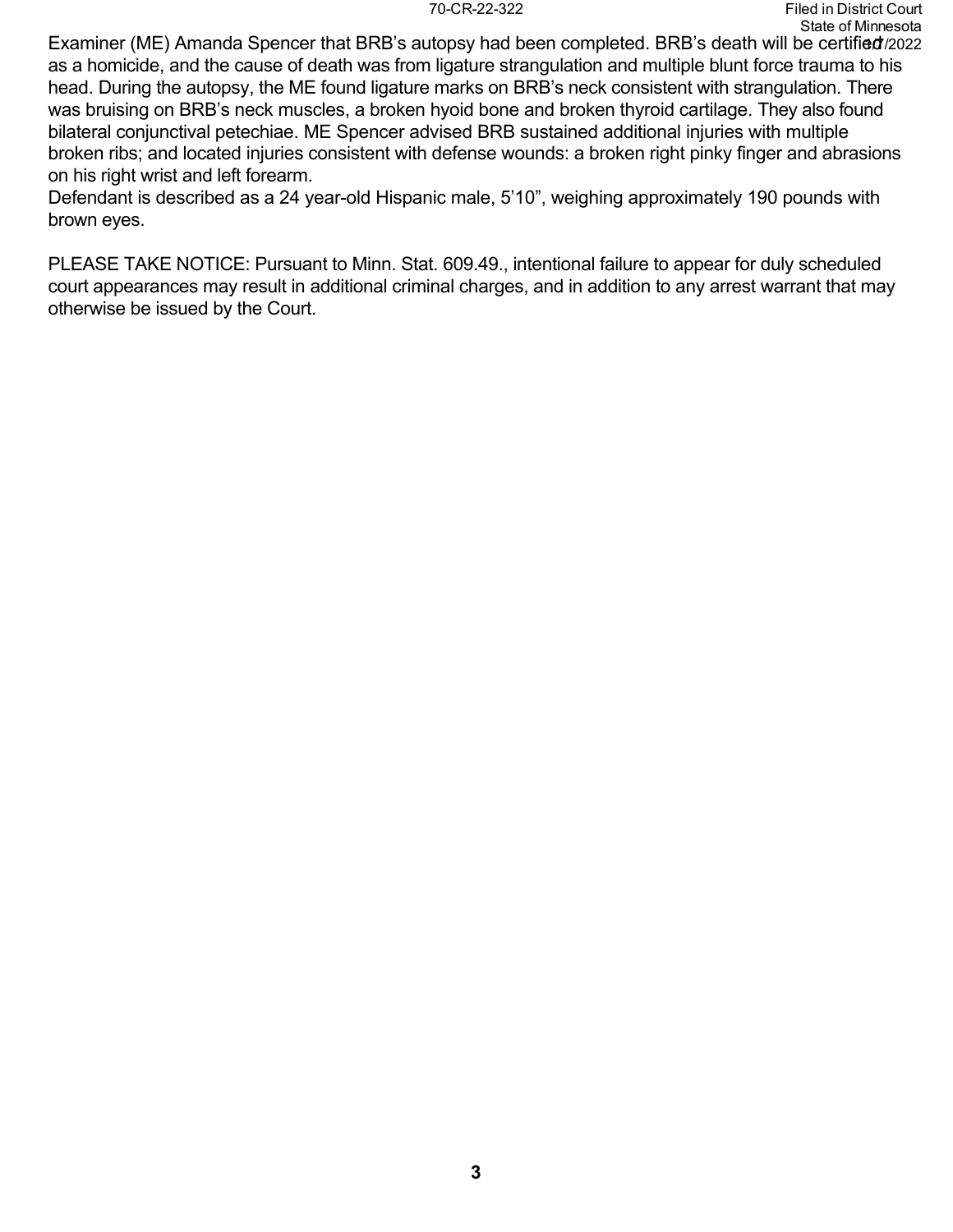### **SIGNATURES AND APPROVALS**

Complainant requests that Defendant, subject to bail or conditions of release, be: (1) arrested or that other lawful steps be taken to obtain Defendant's appearance in court; or (2) detained, if already in custody, pending further proceedings; and that said Defendant otherwise be dealt with according to law.

Complainant declares under penalty of perjury that everything stated in this document is true and correct. Minn. Stat. § 358.116; Minn. R. Crim. P. 2.01, subds. 1, 2.

**Complainant** Brady Juell **Electronically Signed:** Chief of Police 601 Main Street Elko New Market, MN 55020 Badge: 3300

01/07/2022 10:08 AM Scott County, MN

Being authorized to prosecute the offenses charged, I approve this complaint.

| <b>Prosecuting Attorney</b> | Michael J. Groh                  |  |  |
|-----------------------------|----------------------------------|--|--|
|                             | <b>Assistant County Attorney</b> |  |  |
|                             | 200 4th Avenue W                 |  |  |
|                             | Shakopee, MN 55379               |  |  |
|                             | (952) 496-8240                   |  |  |

**Electronically Signed:** 01/07/2022 09:39 AM

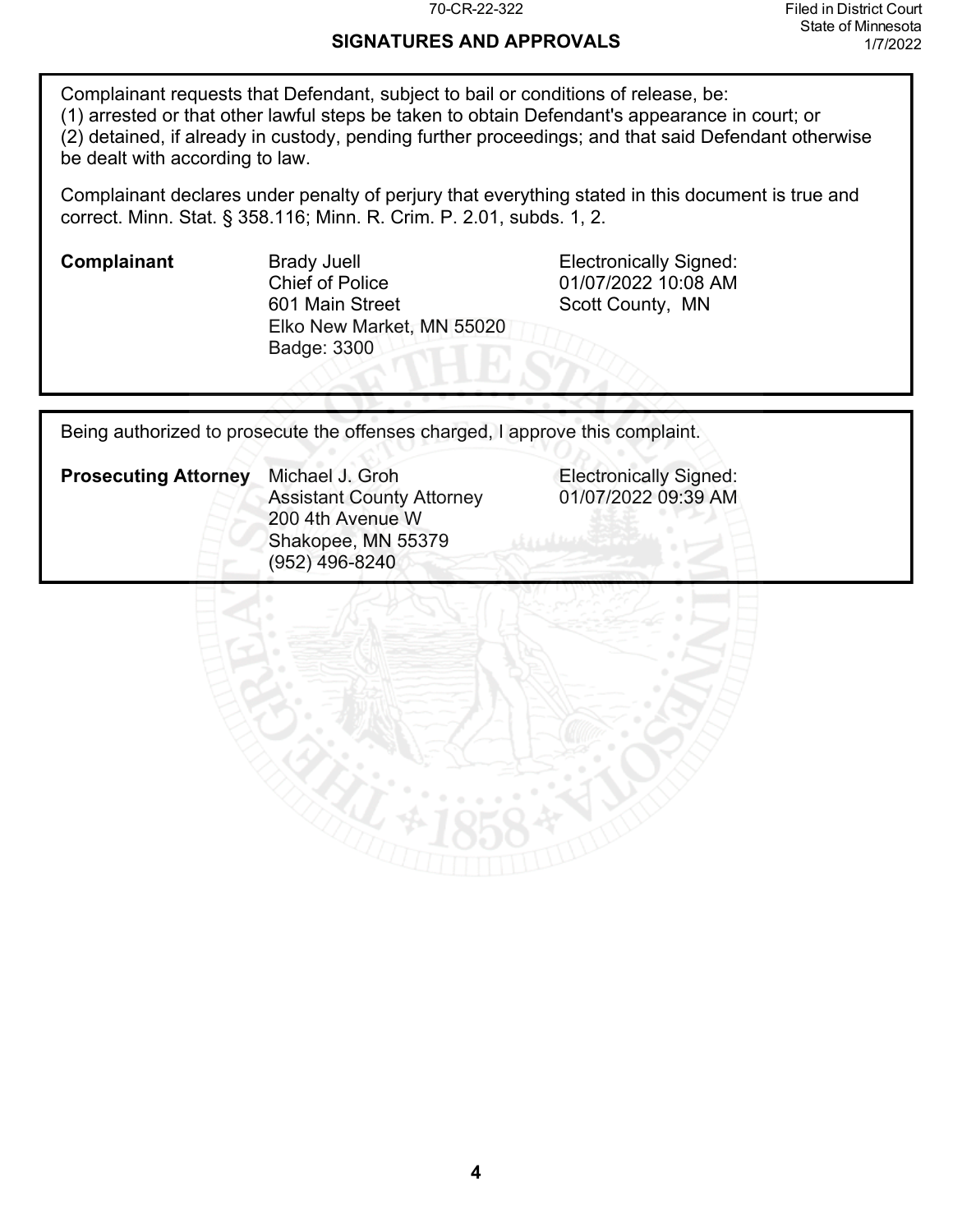70-CR-22-322 Filed in District Court State of Minnesota 1/7/2022

### **FINDING OF PROBABLE CAUSE**

From the above sworn facts, and any supporting affidavits or supplemental sworn testimony, I, the Issuing Officer, have determined that probable cause exists to support, subject to bail or conditions of release where applicable, Defendant's arrest or other lawful steps be taken to obtain Defendant's appearance in court, or Defendant's detention, if already in custody, pending further proceedings. Defendant is therefore charged with the above-stated offense(s).

| <b>SUMMONS</b> |
|----------------|
|----------------|

THEREFORE YOU, THE DEFENDANT, ARE SUMMONED to appear as directed in the Notice of Hearing before the above-named court to answer this complaint.

IF YOU FAIL TO APPEAR in response to this SUMMONS, a WARRANT FOR YOUR ARREST shall be issued.



To the Sheriff of the above-named county; or other person authorized to execute this warrant: I order, in the name of the State of Minnesota, that the Defendant be apprehended and arrested without delay and brought promptly before the court (if in session), and if not, before a Judge or Judicial Officer of such court without unnecessary delay, and in any event not later than 36 hours after the arrest or as soon as such Judge or Judicial Officer is available to be dealt with according to law.

*Execute in MN Only Execute Nationwide Execute in Border States*



Since the Defendant is already in custody, I order, subject to bail or conditions of release, that the Defendant continue to be detained pending further proceedings.

Bail: \$ Conditions of Release:

This complaint, duly subscribed and sworn to or signed under penalty of perjury, is issued by the undersigned Judicial Officer as of the following date: January 7, 2022.

**Judicial Officer** Caroline H. Lennon District Court Judge Electronically Signed: 01/07/2022 10:24 AM

Sworn testimony has been given before the Judicial Officer by the following witnesses:

| <b>COUNTY OF SCOTT</b><br><b>STATE OF MINNESOTA</b> |                                                                                                                                                                   |
|-----------------------------------------------------|-------------------------------------------------------------------------------------------------------------------------------------------------------------------|
| <b>State of Minnesota</b><br>Plaintiff<br>VS.       | LAW ENFORCEMENT OFFICER RETURN OF SERVICE<br>I hereby Certify and Return that I have served a copy of this Order of<br>Detention upon the Defendant herein named. |
| <b>Cesar Jeff Cervantes-Montoya</b><br>Defendant    | Signature of Authorized Service Agent:                                                                                                                            |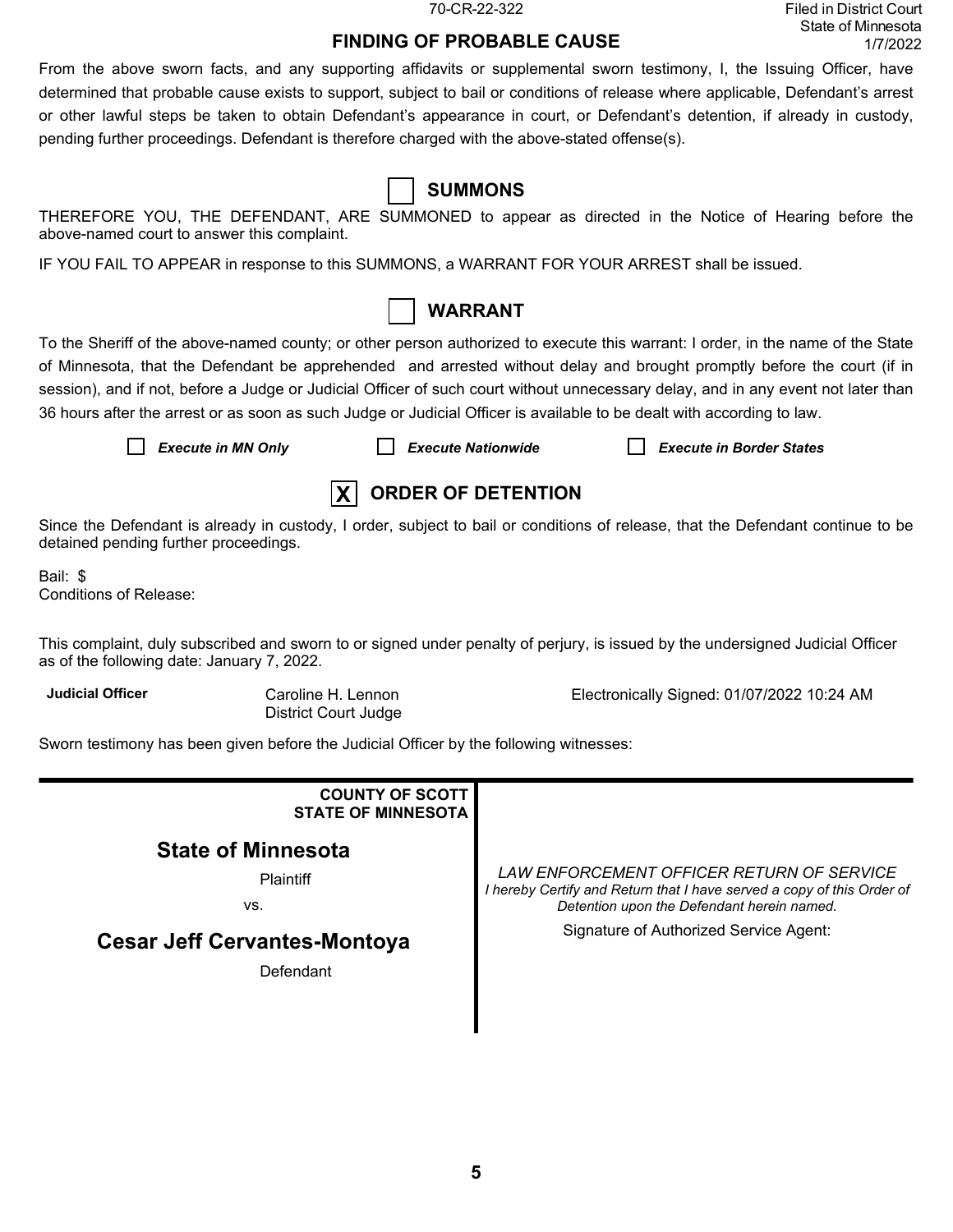### **DEFENDANT FACT SHEET**

| Name:                                                    | Cesar Jeff Cervantes-Montoya               |  |  |  |
|----------------------------------------------------------|--------------------------------------------|--|--|--|
| DOB:                                                     | 04/06/1997                                 |  |  |  |
| <b>Address:</b>                                          | 9500 Main St.<br>Elko New Market, MN 55054 |  |  |  |
| <b>Alias Names/DOB:</b>                                  |                                            |  |  |  |
| SID:                                                     | MN22DA2436                                 |  |  |  |
| Height:                                                  |                                            |  |  |  |
| Weight:                                                  |                                            |  |  |  |
| <b>Eye Color:</b>                                        |                                            |  |  |  |
| <b>Hair Color:</b>                                       |                                            |  |  |  |
| Gender:                                                  | <b>MALE</b>                                |  |  |  |
| Race:                                                    |                                            |  |  |  |
| <b>Fingerprints Required per Statute:</b>                | Yes                                        |  |  |  |
| <b>Fingerprint match to Criminal History Record: Yes</b> |                                            |  |  |  |
| Driver's License #:                                      | Z466201959316 (MN)                         |  |  |  |
| <b>Alcohol Concentration:</b>                            |                                            |  |  |  |

70-CR-22-322 Filed in District Court State of Minnesota 1/7/2022